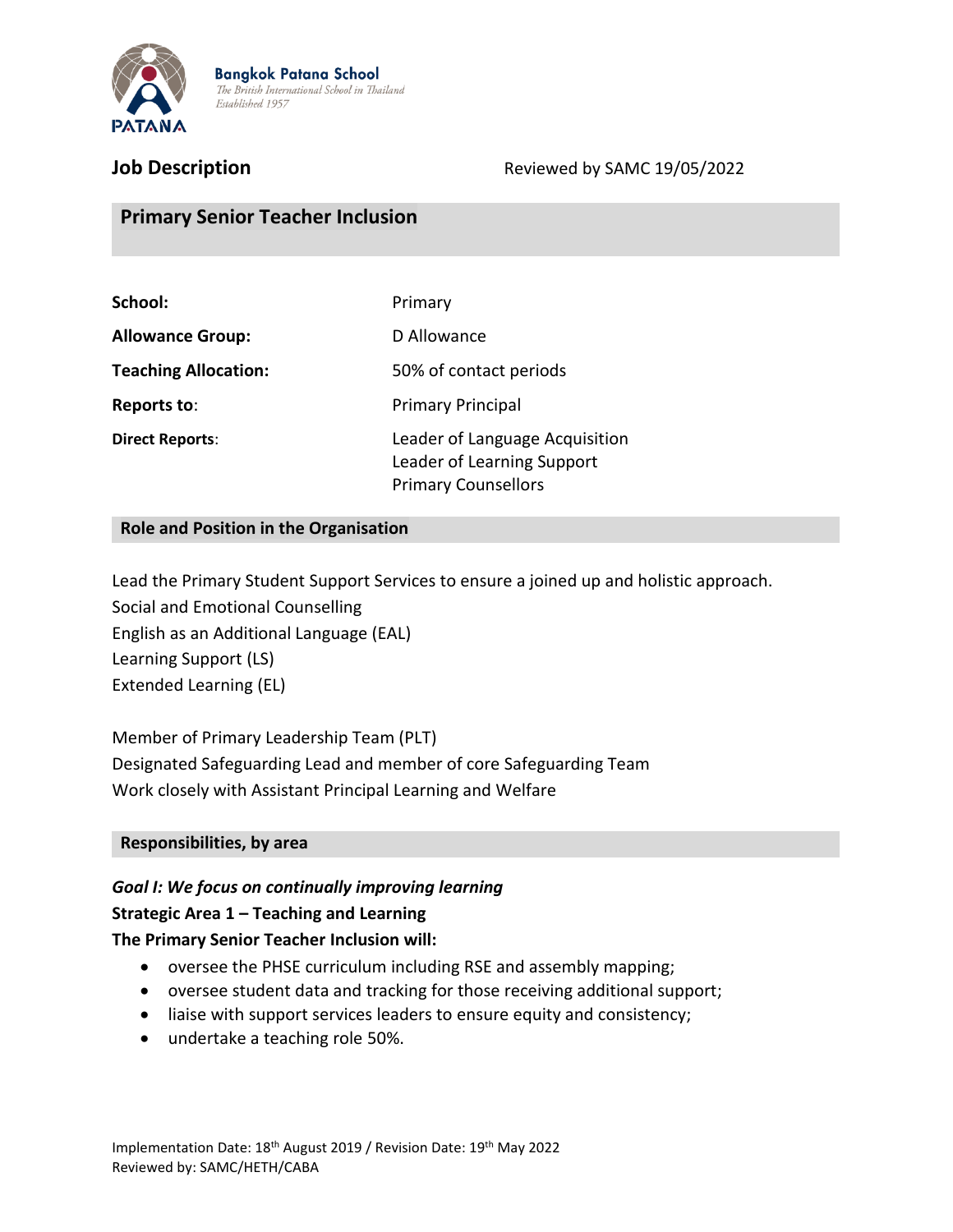

**Bangkok Patana School** The British International School in Thailand Established 1957

# **Strategic Area 2 – Professional**

## **The Primary Senior Teacher Inclusion will:**

- demonstrate expertise, a willingness to learn and commitment to the role;
- motivate teams through high quality continuing professional development, mentoring and coaching based on assessment of needs;
- systematically monitor and track student services provision and outcomes;
- mentor, support and advise Direct Reports as part of Performance Management;
- attend all compulsory Continuing Professional Learning (CPL) sessions linked to student safeguarding, First Aid, English as an Additional Language (EAL) and Learning Support.

#### **Strategic Area 3 – Culture and Communication**

#### **The Primary Senior Teacher Inclusion will:**

- be a visible and approachable member of the Primary Leadership Team;
- share best practice with colleagues;
- develop excellent relationships with parents;
- undertake necessary administrative tasks across the Support Services;
- meet with the Primary Principal and Assistant Principals on a bi-weekly basis;
- chair meetings of the Support Services Leadership Team;
- lead/co-lead parent workshops;
- ensure exemplary standards of behaviour and personal responsibility.

#### *Goal II: We align our structure, policies and practices to support learning*

#### **Strategic Area 1 - Policy and Planning**

#### **The Primary Senior Teacher Inclusion will:**

- regularly review and develop those policies and procedures relevant to the role;
- actively contribute to the Primary School Development Plan;
- ensure pastoral and safeguarding policies/procedures are understood and adhered to;
- understand and adhere to the student safeguarding policy, code of conduct and methods of reporting a concern.

#### **Strategic Area 2 - Finance and Resources**

#### **The Primary Senior Teacher Inclusion will:**

- assist team leaders in managing their departmental budget;
- ensure that resources and facilities are used to their maximum, whilst adequate health and safety precautions are maintained.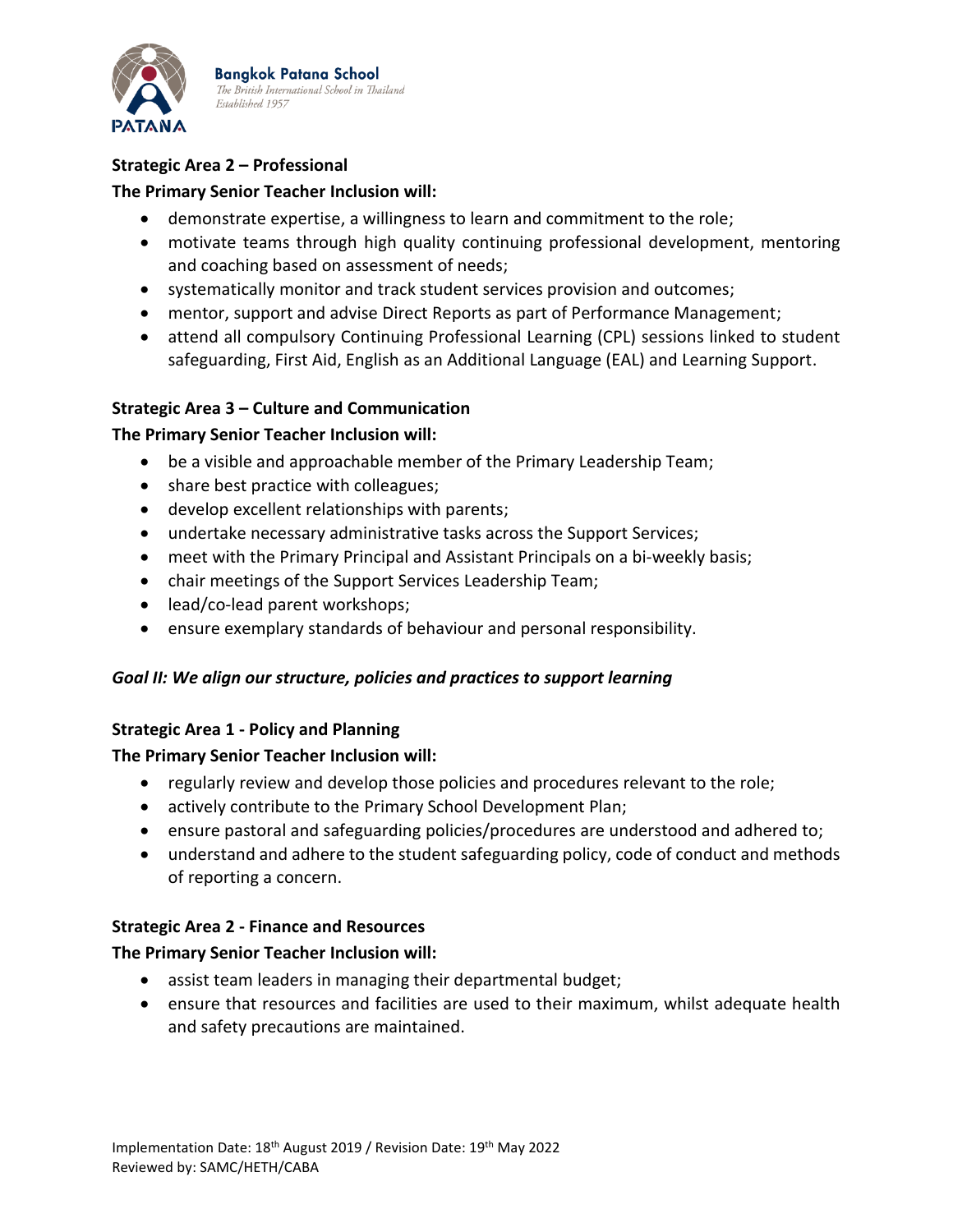

**Bangkok Patana School** The British International School in Thailand Established 1957

# **Strategic Area 3 – Admissions**

#### **The Primary Senior Teacher Inclusion will:**

- advise the Primary Principal on admissions based on assessments;
- assist with the induction of new students and their parents.

#### **Strategic Area 4 – Health and Safety**

#### **The Primary Senior Teacher Inclusion will:**

- maintain a watching brief on health and safety matters and be proactive in reporting any perceived risks;
- safeguard students against all foreseen risks.

#### **Strategic Area 5 – Facilities**

#### **The Primary Senior Teacher Inclusion will:**

- oversee the use of the Primary Well-Being room
- contribute to the development of the school's facilities and liaise with the Primary Principal on suggestions for enhancing the facilities to ensure optimum use.

**Senior Teacher Inclusion Designated Safeguarding Lead: Safeguarding Responsibility**

Bangkok Patana School is committed to keeping students protected, safe and secure.

#### *Key safeguarding responsibility*:

To support the Whole School Designated Safeguarding Lead by providing guidance and direction to staff in line with the Patana Safeguarding Policy and Staff Code of Conduct.

#### *Responsibilities specific to Support Services role:*

To lead/co-lead specific safeguarding training for support services, pertinent to their roles.

To make safeguarding a regular item on support services agendas

To annually review/revise Positive Handling Guidance and CPL for identified Primary staff.

To ensure that adults who support students in class 1:1 (not employed by school) have read and signed the 1:1 code of conduct and know how to respond to a disclosure.

To track and monitor those students with a Safeguarding flag who also access Support Services.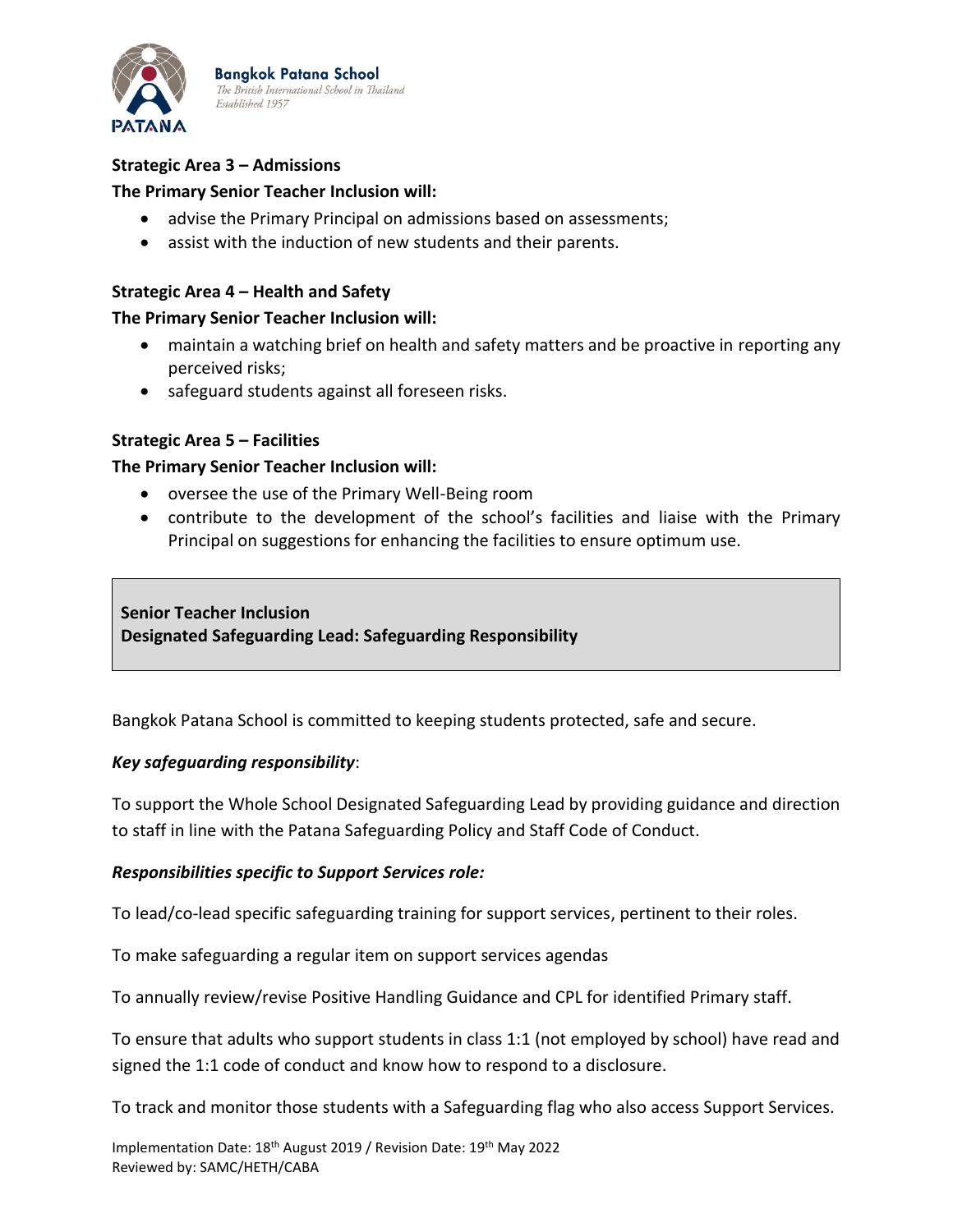

**Bangkok Patana School** The British International School in Thailand Established 1957

To ensure that students are explicitly taught to keep themselves safe through the Pastoral (PSHE) and Digital Literacy curriculum including clear links to the relevant Student Code of Conduct.

#### *Responsibilities as part of the Safeguarding Team*

#### **Policies, procedures and codes of conduct**

To annually review and revise policies, procedures and codes of conduct in order to develop an effective, transparent culture of Safeguarding throughout the school.

To keep staff informed about any changes to ensure compliance with all policies and procedures.

To ensure that all stakeholders, including staff, parents, visitors, nannies and external providers, have a clear understanding of our Safeguarding requirements.

To make all policies, procedures and relevant documentation easily accessible to staff.

#### **Dealing with concerns and disclosures**

To ensure that all staff know how to respond to an initial disclosure, including who to inform and how to record the information.

To ensure that students are taught how to keep themselves safe as part of the pastoral curriculum, including who to talk to if they have a concern.

This provide guidance and follow up support to staff following a disclosure or ongoing concern.

To deal appropriately with any Child Protection allegation or incident, reporting to HoS, Board Chair and external authorities as appropriate.

#### **Tracking, record keeping and the sharing of confidential information**

To securely store and maintain separate Safeguarding records.

To ensure the safe transfer of all Safeguarding records during any transition.

To respond to school requests for Safeguarding information when a student leaves BPS.

To contact the DSL in the receiving school if there is an ongoing concern.

To keep the relevant Principal informed in the case of any allegation against a member of staff.

To keep the relevant Principal informed when a student is at risk of significant harm.